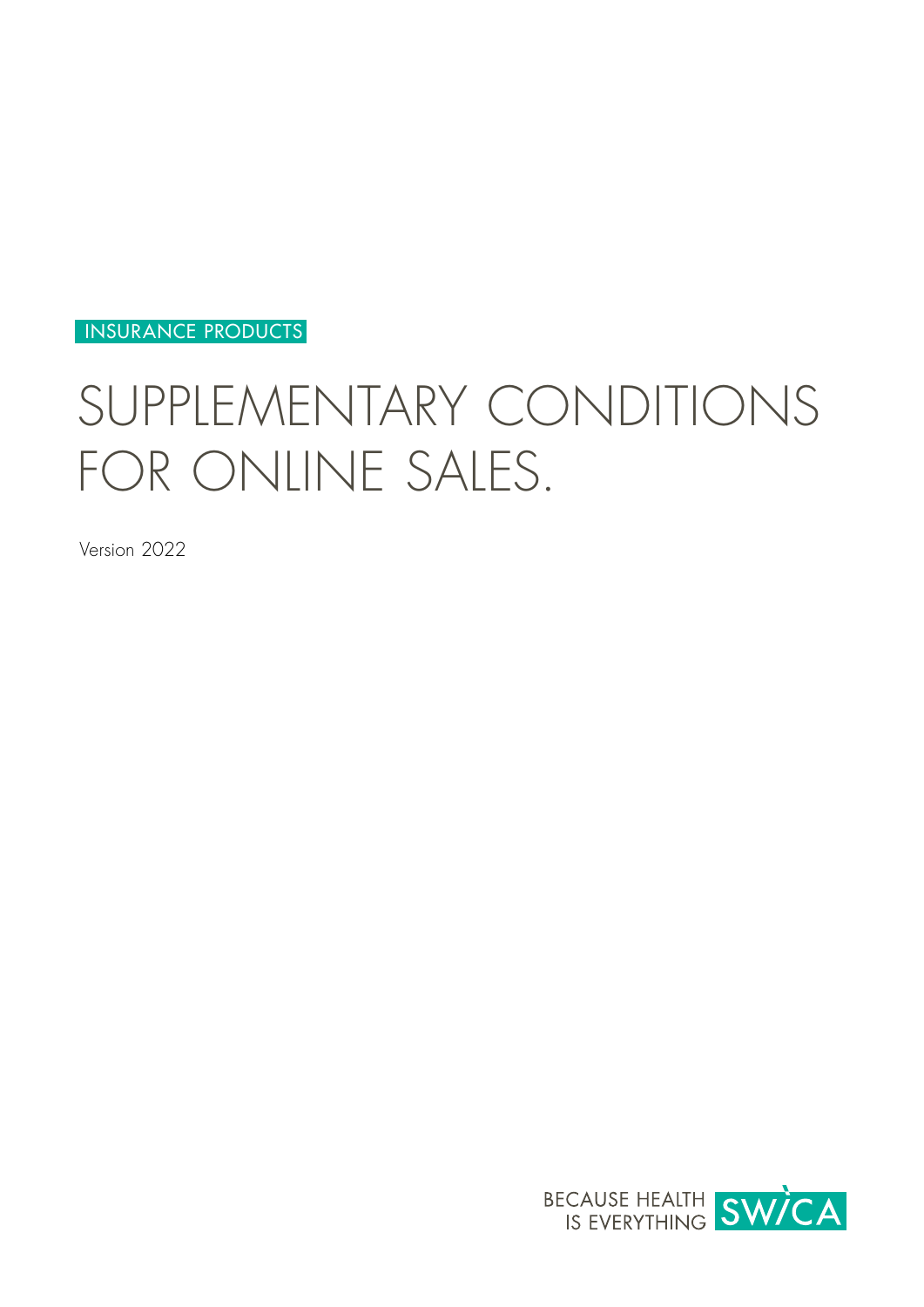# TABLE OF CONTENTS.

| 1.7 Who can take out insurance?4 |  |
|----------------------------------|--|
|                                  |  |

# [3. Right of revocation](#page-4-0). 5

| 3.1 When does the right of revocation apply?5  |  |
|------------------------------------------------|--|
| 3.2 When does the revocation period begin?5    |  |
|                                                |  |
| 3.4 What are the consequences of revocation? 5 |  |

# [4. Rejection/exclusion/breach of notification](#page-4-0)

| 5. Data processing/data protection  6            |  |
|--------------------------------------------------|--|
| 5.1 General provisions and applicability of      |  |
|                                                  |  |
| 5.2 legal basis, data category, retention period |  |
|                                                  |  |
| 5.3 Rights of data subjects; processing          |  |
|                                                  |  |
|                                                  |  |
|                                                  |  |
|                                                  |  |
|                                                  |  |
|                                                  |  |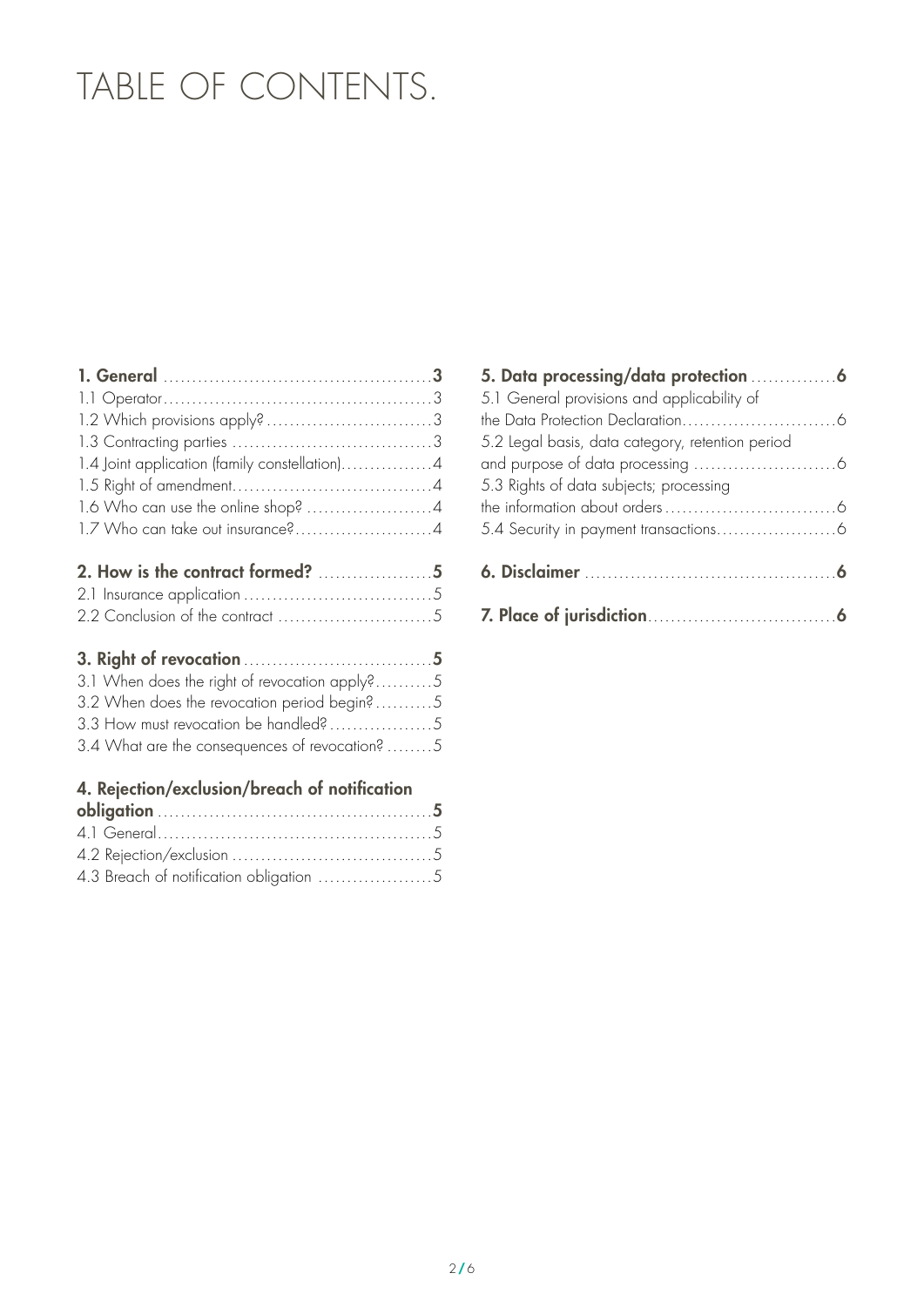# <span id="page-2-0"></span>SUPPLEMENTARY CONDITIONS FOR ONLINE SALES OF INSURANCE PRODUCTS.

## 1. GENERAL

#### 1.1 OPERATOR

SWICA Healthcare Insurance Ltd (acting on behalf of all companies of SWICA Healthcare Organisation, in particular SWICA Insurance Ltd, SWICA Management Ltd, PROVITA Gesundheitsversicherung AG – hereinafter referred to as "SWICA" together with SWICA Healthcare Insurance Ltd) offers and manages this application for taking out insurance online. All enquiries in connection with processing and purchasing this online insurance contract must be addressed to SWICA directly.

#### 1.2 WHICH PROVISIONS APPLY?

The contractual relationship to be formed is subject to these "Supplementary Conditions for Online Sales of Insurance Products" (hereinafter: "SC for Online Sales"), the "General Insurance Conditions" (hereinafter: "GIC") for the selected product, the "Supplementary Conditions" (hereinafter: "SC") and/or the "Supplementary Insurance Conditions" (hereinafter: "SIC"), the "Online Insurance Application," the "Insurance Policy" (hereinafter: "Policy"), as well as other "Particular Provisions" (hereinafter: "PP"). These provisions constitute an integral part of the insurance contract. With regard to the legal transaction of taking out insurance online, the SC for Online Sales take precedence in case of any contradictions between the SC Online Sales and the applicable GIC, SC or SIC.

Unless otherwise stipulated in the individual provisions, the following applies to all insurance products that SWICA offers online and that are subject to the Federal Health Insurance Act (KVG) or the Insurance Contract Act (VVG).

#### 1.3 CONTRACTING PARTIES

The insurance applicant<sup>1</sup> is the person mentioned in the Online Insurance Application who requests insurance cover and has reached the age of 18 (also applies to Section 1.4 below). Persons who have reached the age of 18 and are policyholders are solely liable for all obligations arising from the insurance contract (this also applies in the case of Section 1.4 below). Spouses are jointly and severally liable for the obligations to the extent provided for by law and permissible (also applies to Section 1.4 below). Legal representative are jointly and severally liable for their underage policyholders.

<sup>&</sup>lt;sup>1</sup>The term "insurance applicant" always includes the female form. To enhance readability, the document uses only the masculine form, which applies to all gender-specific references in it.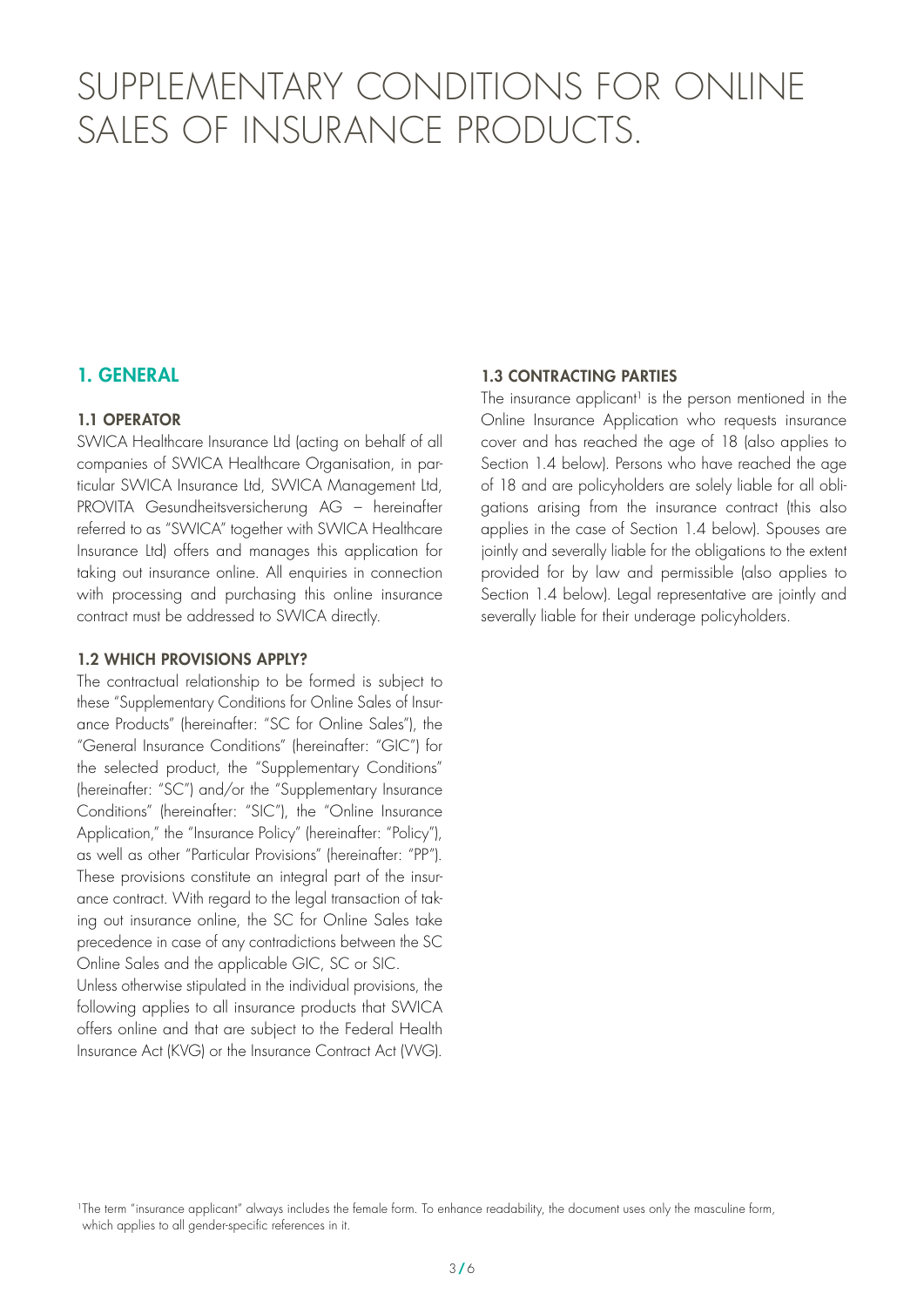#### <span id="page-3-0"></span>1.4 JOINT APPLICATION (FAMILY CONSTELLATION)

In the case of a joint application for cover for several persons who form a family constellation (e.g. husband and wife, incl. children/cohabiting partner/grandparents and grandchildren; the persons of this family constellation are listed in the family policy), the main applicant (authorised representative who submits the online insurance application, incl. health declaration for himself and the principals [co-applicants] and through whom all communication concerning the insurance application is handled) can represent and obligate the other adult co-applicants (for underage children, the legal representative submits the application) who are capable of judgement. The representative must obtain proper authorisation from the principal for this. If a person acts without the proper authorisation, SWICA can hold him liable for any loss arising if the insurance contract terminates because one principal fails or several principals fail to subsequently approve this contract.

A joint application also means that all documents (such as enrolment decisions, invoices for premiums and co-payments, benefit statements, insurance policies, insurance cards, tax certificates, correspondence over benefit refunds, insurance cover) within the scope of the insurance relationship are managed as a family policy (payment facility for the family) and the person defined in the application as the "contact person for the contract" (does not have to be the main applicant) is assigned the tasks defined in the authorisation (power of attorney).

The power of attorney for the contact person for the contract applies only to the following functions:

The contact person for the contract is responsible that all premiums and co-payments of the family policy are paid (i.e. for ensuring that the premiums of all policyholders of the family policy are paid collectively). In addition, he is the recipient of the benefit payments. Finally, SWICA will send or forward to him all correspondence and information contained therein, including particularly sensitive personal data such as health data. In principle, delivery includes all items sent by post, including rulings, legally binding notifications and decisions that are subject to a deadline.

SWICA rejects all liability for the consequences if the contact person for the contract discloses such information, nor can SWICA be held liable for any consequences arising if this person fails to pass on information to the respective policyholder in due time. This power of attorney granted to the contact person for the contract can be revoked at any time. The contact person for the contract must obtain proper authorisation from the principal for his actions and tasks.

SWICA will treat a jointly submitted application as having been prepared with the knowledge of the co-applicants being represented and the health declarations as having been completed with or with the knowledge of the co-applicants. False declarations by the main applicant can result in the same type of breach of disclosure obligation as when the co-applicant completes the application by himself. The policyholder himself (see also Section 1.3) is always also the contracting party, the party that owes the premium, and the eligible claimant under the insurance contract, including all associated rights and obligations. By submitting the Online Insurance Application (digital transmission of the online form), the applicants (principal or co-applicants), irrespective of whether the application is a joint application (see Sections 1.3 and 1.4), confirm that they have read, understood and accepted these SC for Online Sales, GIC, as well as any applicable SC, SIC or PP, including the Data Protection Declaration (see Section 5.1 below). Submission of the Online Insurance Application assumes the consent of any co-applicants to be represented by the main applicant.

However, the principals have the right to revoke the authorisation they granted at any time. On the other hand, any falsely declared information that could result in a breach of disclosure obligation remains in effect.

If circumstances should change (e.g. due to divorce, separation of cohabiting partners, having reached legal age), the policyholder affected by the change must inform SWICA immediately (via the contact details shown on the policy) of the new circumstances by letter or email. If the currently represented person no longer wishes to be represented by the contact person for the contract, representation ends on the date on which the relevant notification is received. In the absence of such information, the contact person for the contract remains the representative until this function has been revoked.

#### 1.5 RIGHT OF AMENDMENT

SWICA expressly reserves the right to amend these SC for Online Sales at any time to the extent permitted by law. In individual cases, however, the version of the SC for Online Sales in effect when the contract was purchased applies to the applicant.

#### 1.6 WHO CAN USE THE ONLINE SHOP?

Only natural persons of legal age (see Section 1.3) who are Swiss residents can purchase insurance through the online shop.

#### 1.7 WHO CAN TAKE OUT INSURANCE?

The conditions that apply to individuals (applicants) intending to buy insurance cover are laid out in the GIC/SC or the SIC or PP of the product in question.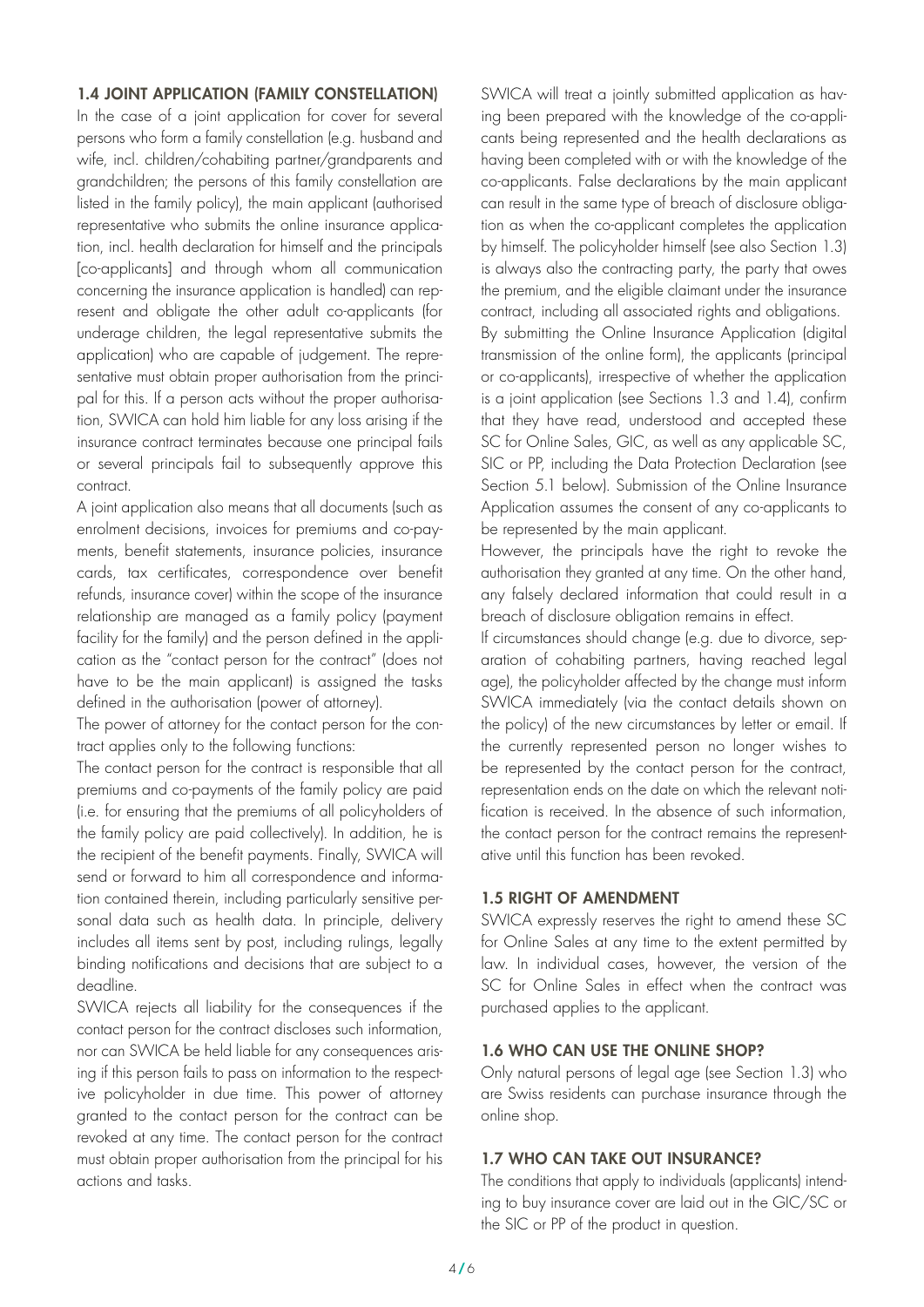# <span id="page-4-0"></span>2. HOW IS THE CONTRACT FORMED?

#### 2.1 INSURANCE APPLICATION

Applicants who submit the Online Insurance Application to SWICA (pursuant to Section 1.3 or 1.4) enter into a legally binding relationship, provided that doing so meets the legal requirements for entering into a contractual relationship (e.g. obligation to have health insurance under the Health Insurance Act).

When taking out insurance under the Insurance Contract Act (VVG), the main applicant and any co-applicants (pursuant to Section 1.3 or 1.4) are bound by the application for 14 days. This period begins when the application is submitted.

The Online Insurance Application replaces the hardcopy application forms. The main applicant and any co-applicants do not need to sign the application by hand (pursuant to Sections 1.3 or 1.4) in order to purchase insurance (except for the health declaration, which each policyholder must sign by hand). SWICA will confirm receipt of the Online Insurance Application that the main applicant and any co-applicants submit immediately on the website and by email. Any incorrect information must then be notified within seven days and adjusted as needed.

#### 2.2 CONCLUSION OF THE CONTRACT

KVG-compliant cover comes into effect in every case if the legal requirements for purchasing insurance under the Federal Health Insurance Act (KVG) are met. Confirmation thereof will be issued and sent online.

Contract purchases of a VVG-compliant product become valid once the purchaser receives the policy by post or when SWICA confirms the purchase in writing (or in another form deemed as written proof).

## 3. RIGHT OF REVOCATION

#### 3.1 WHEN DOES THE RIGHT OF REVOCATION APPLY?

The provisions of Sections 3.1 to 3.4 apply only to products that are subject to the VVG.

The right of revocation is based on Art. 2a VVG (the revocation period is 14 days and starts as soon as the policyholder applies for or accepts the insurance contract) or as laid out in the GIC of the selected product. Legal provisions (Art. 2a para. 1 VVG: 14-day revocation period) and the periods defined in the GIC, as well as any other conditions in effect, determine how this right can be asserted.

#### 3.2 WHEN DOES THE REVOCATION PERIOD BEGIN?

The revocation period begins when the Online Insurance Application reaches SWICA.

#### 3.3 HOW MUST REVOCATION BE HANDLED?

Revocation must be sent in writing, or in another form deemed as written proof, to the address shown on the insurance policy.

#### 3.4 WHAT ARE THE CONSEQUENCES OF REVOCATION?

As soon as notice of revocation is sent, any provisional or definitive insurance cover ends, also retroactively. Any benefits that have been received must be returned.

#### 4. REJECTION/EXCLUSION/BREACH OF NOTIFICATION OBLIGATION

#### 4.1 GENERAL

The provisions of Sections 4.2 and 4.3 apply only to products that are subject to the VVG.

Products that fall under the provisions of the Health Insurance Act (KVG) are subject to SWICA's admission obligation. Regardless of whether an application for a VVG-compliant insurance product is successful, the applicant will have mandatory KVG health insurance in every case (provided that the statutory provisions are met). In this case, however, the applicant has the right to reject VVG-compliant insurance and not to enter into an insurance contract with SWICA.

#### 4.2 REJECTION/EXCLUSION

SWICA and its insurance partners can reject an application for supplementary cover under the VVG without giving a reason, or they can impose an exclusion. In this case, the applicant will be informed of this decisions.

#### 4.3 BREACH OF NOTIFICATION OBLIGATION

If significant points relating to health questions that the person (main applicant or co-applicant) subject to the notification requirement knew or should have known are falsified or omitted during the purchase of a contract for a VVG-compliant insurance product, SWICA and its insurance partners can terminate the contract in writing (or in another form deemed as written proof) within four weeks of becoming aware of this breach of the notification requirement and refuse or reclaim benefits, to the extent permitted by law. The contract ends as soon as the insured person receives the notice of termination.